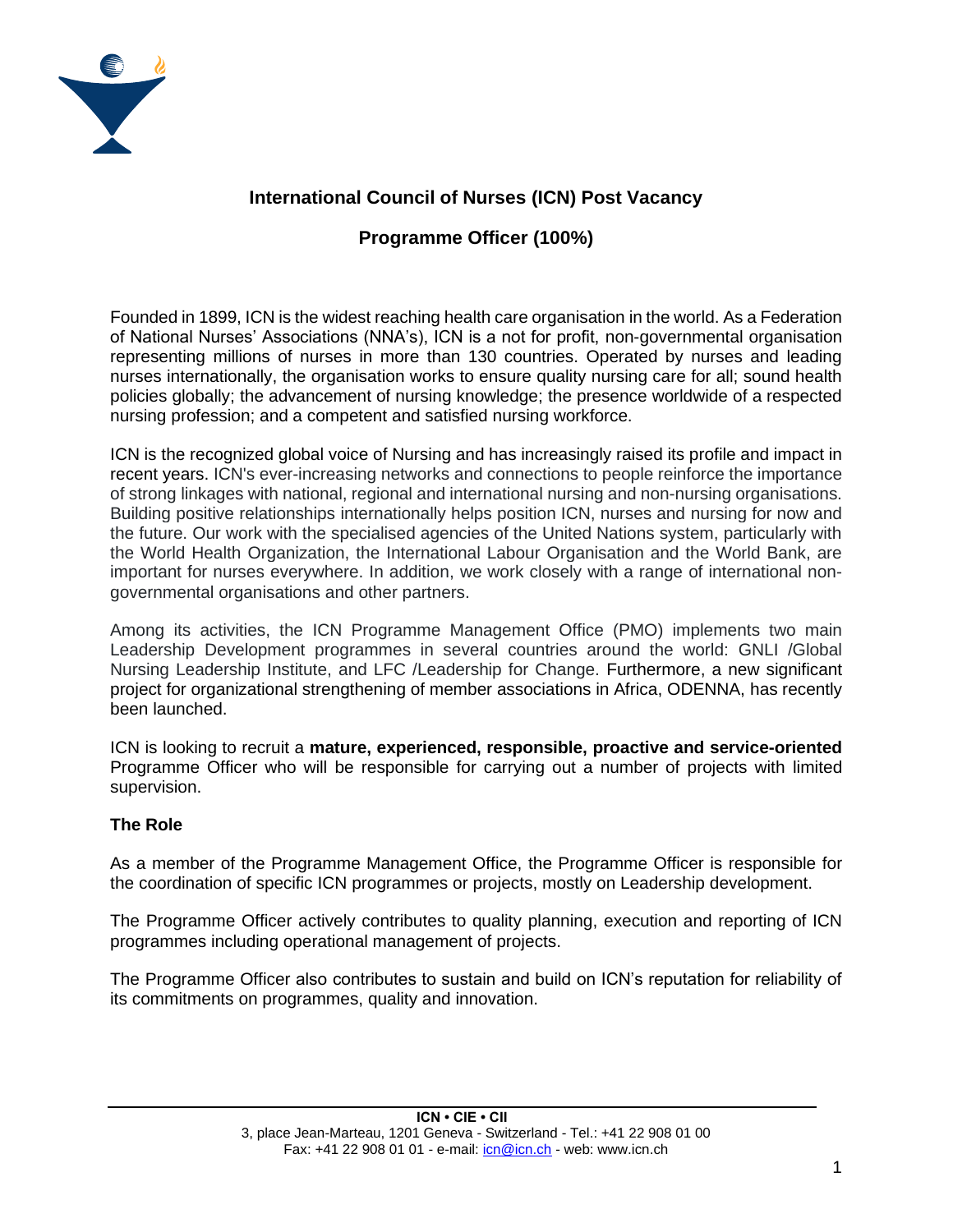The position works in close collaboration with other key departments (Nursing, Communication and Membership and Finance) and external partners.

### **Summary description of the position**

The Programme Officer will report to the Programme Manager and be primarily tasked with the co-ordination of Leadership programmes and projects of ICN.

### *Planning, implementation and reporting*

- Implements, in collaboration with the Programme Manager, detailed programme and project workplans with milestones / timelines and KPIs, in line with agreed use of funds and dedicated budget
- Ensures the programme is properly implemented in accordance with agreements in place, defined governance and quality framework
- Ensures grant contract deliverables are met and adequately reported on from a substantial, financial and narrative standpoint
- Regularly produces project status reports as per the Programme Management Office standards, including financial ones
- Tracks and monitors the programme budget and its impacts
- Coordinates with Finance and Governance teams to set up project budget and financial reporting during operations
- Ensures proper follow up and documentation of the projects

#### *Coordination of relationships with partners and donors*

- Coordinates contractual aspects and maintains programmatic relationships with partners, donors and members
- Coordinates programme stakeholder relationships effectively through the development and implementation of open and regular dedicated communication

The Programme Officer is expected to work flexibly to support other ICN departments and to perform any other task or duty as reasonably requested by the PMO Programme Manager.

#### **Requirements**

- Solid and proven experience in similar operational coordination roles with corresponding responsibilities for a minimum of 5 years, at both national and international levels
- Experience in working for or with a membership association, as well as in the development, implementation, evaluation and reporting of programmes and projects in the health sector
- Conscientious, proactive, IT-savvy
- Result and quality driven
- Ability to work collegially within a small but complex and multicultural environment
- Knowledge of the African health environment, capacity building, grant management are a plus
- Capacity to effectively coordinate projects transversally
- Qualitative reporting capacity and thorough budget management of projects
- Fluent in English and French other languages an asset, especially Spanish
- Valid work permit

#### **ICN • CIE • CII**